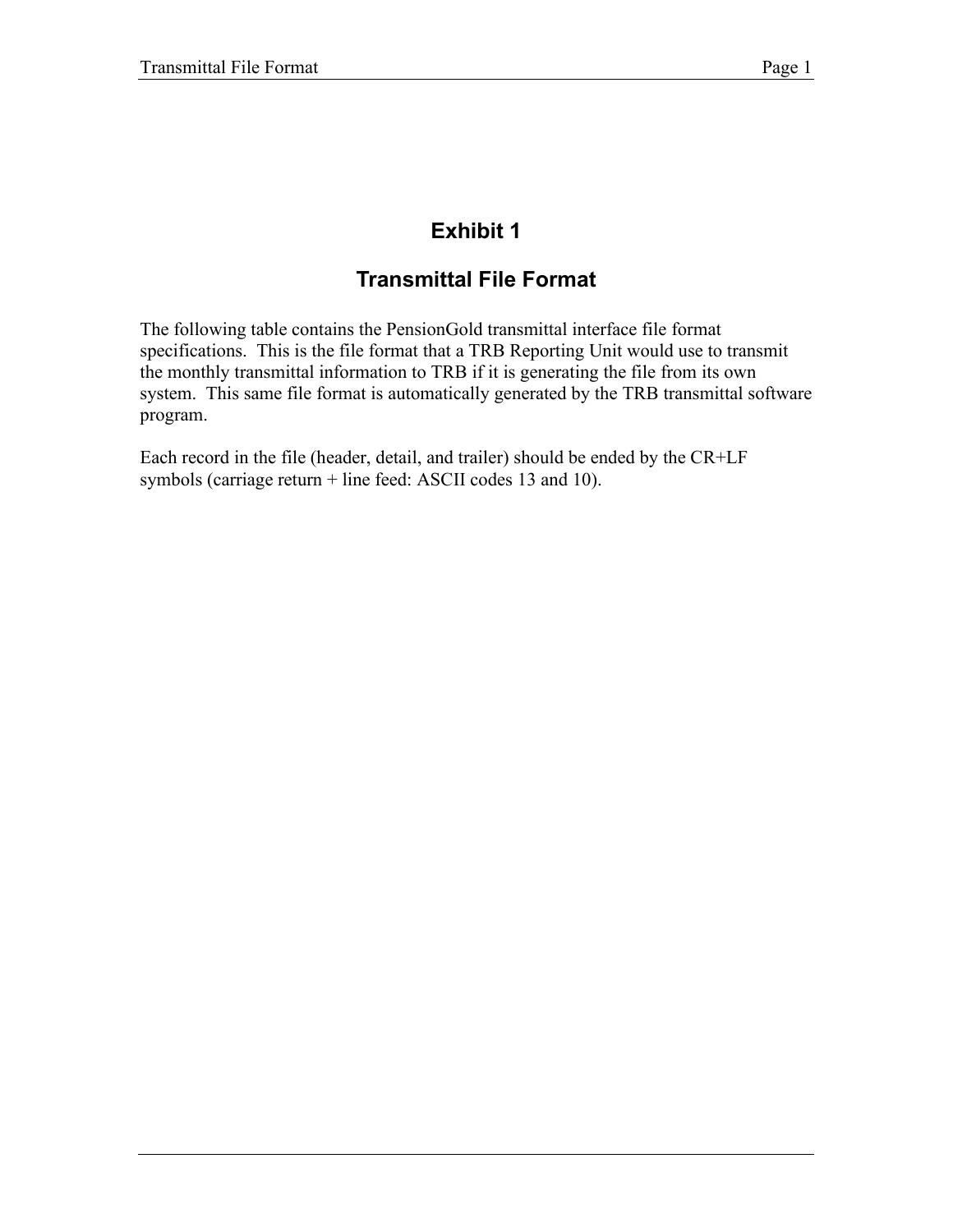#### **Transmittal Header Record**

| <b>Field Name</b>                 | Columns |      |       | Required | Description /                                                | <b>Available Values</b>                               | Type                             |
|-----------------------------------|---------|------|-------|----------|--------------------------------------------------------------|-------------------------------------------------------|----------------------------------|
|                                   |         |      |       | Field    | Comments                                                     |                                                       |                                  |
|                                   | From    | Thru | Total |          |                                                              |                                                       |                                  |
| <b>Transmittal Record</b><br>Type |         | 5    |       | Required | Must be 'HEAD'                                               | 'HEAD'                                                | Char                             |
| Employer ID                       | 6       | 8    |       | Required | Employer ID value (See list beginning<br>on page $18$ )      | 001                                                   | Char                             |
| <b>Employer Name</b>              | -9      | 38   | 30    | Required | Name of employer (See employer list<br>beginning on page 18) |                                                       | Char                             |
| <b>Creation Date</b>              | 39      | 46   | 8     | Required | Date the file was created                                    |                                                       | Numeric<br>Format as<br>MMDDYYYY |
| Month                             | 47      | 48   |       | Required | Enter the reporting month                                    | Values = $09$ , 10, 11, 12, 01, 02,<br>03, 04, 05, 06 | Numeric                          |
| Year                              | 49      | 52   |       | Required | Enter the current year; example: 2004                        |                                                       | Numeric<br>Format as YYYY        |

### **Detail Transaction Record**

| Field Name        | Columns |           |       | Required<br>Field | Description /<br>Comments | Available<br>Values                                                   | Type         |
|-------------------|---------|-----------|-------|-------------------|---------------------------|-----------------------------------------------------------------------|--------------|
|                   | From    | Thru      | Total |                   |                           |                                                                       |              |
| Record Type       |         |           |       |                   | Must be 'TRANS'           |                                                                       | <b>TRANS</b> |
| <b>SSN</b>        |         |           |       | Required          | Member SSN                |                                                                       | Numeric      |
| Name Prefix       |         |           |       | Optional          | Member prefix             | Values: If DR=1, MISS=2, MR=3, Numeric<br>$MRS=4$ , $MS=5$ , $NONE=0$ |              |
| Last Name         | 16      | <b>40</b> | 25    | Required          | Last name of member       |                                                                       | Alpha        |
| <b>First Name</b> | 41      | 65        |       | Required          | First name of member      |                                                                       | Alpha        |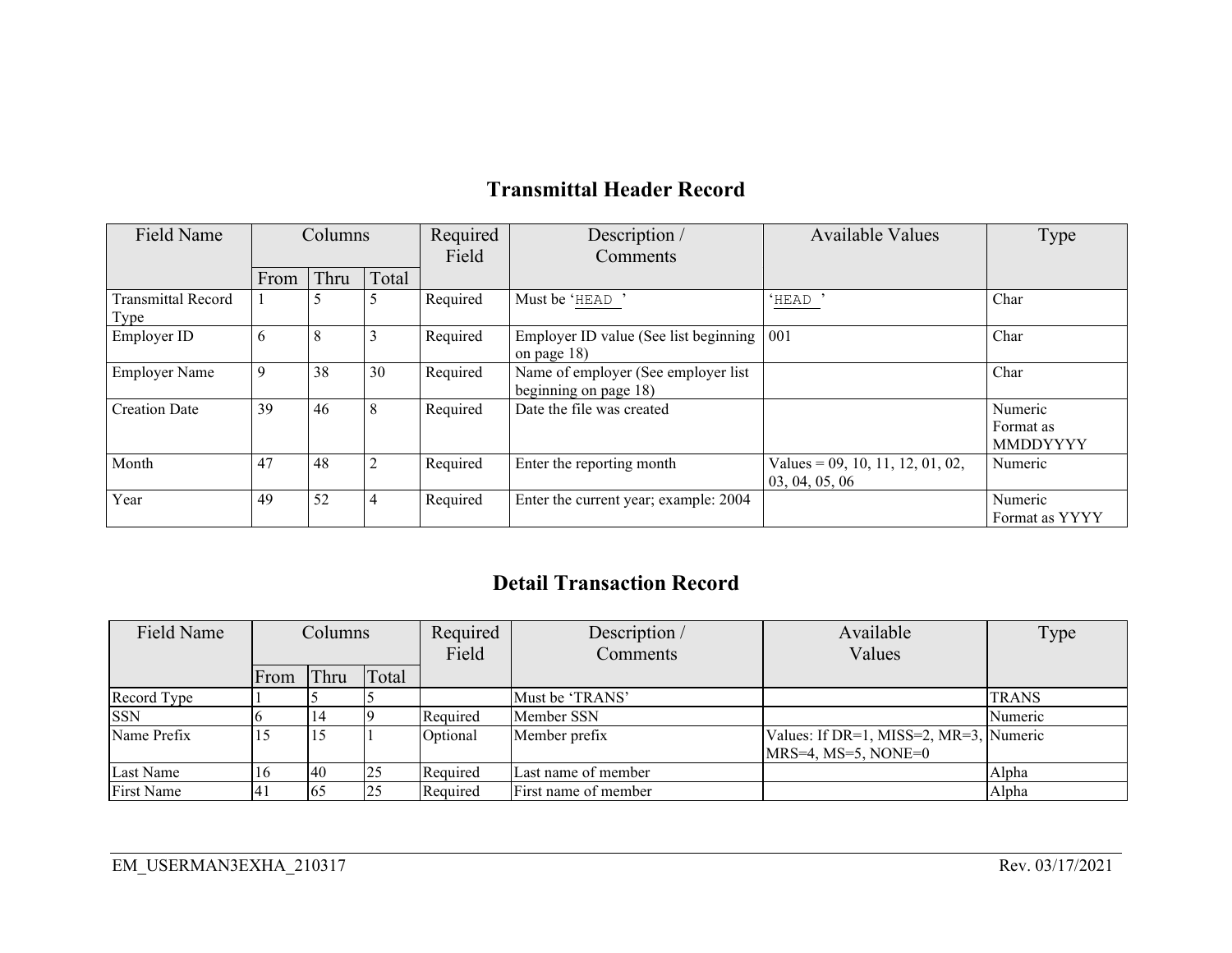| <b>Field Name</b>                | Columns |      |                 | Required<br>Field | Description /<br>Comments               | Available<br>Values                                                                | Type                             |
|----------------------------------|---------|------|-----------------|-------------------|-----------------------------------------|------------------------------------------------------------------------------------|----------------------------------|
|                                  | From    | Thru | Total           |                   |                                         |                                                                                    |                                  |
| Middle Name                      | 66      | 90   | 25              | Optional          | Middle name of member                   | Blanks if none                                                                     | Alpha                            |
| Suffix                           | 91      | 91   |                 | Optional          | Member suffix                           | Values: If Junior=2, PHD=3,<br>Senior=4, V=5, I=6, IV=7, II=8,<br>$III=9$ , NONE=0 | Numeric                          |
| Gender                           | 92      | 92   |                 | Required          | Gender of member                        | Values: If Male=1, Female=2,<br>Unknown=3                                          | Numeric                          |
| <b>Birth Date</b>                | 93      | 100  | 8               | Required          | Birth date of member                    |                                                                                    | Numeric<br>Format as<br>MMDDYYYY |
| <b>Marital Status</b>            | 101     | 101  |                 | Required          | Marital status of member                | Values: If Divorced=1,<br>Married=2, Single=4,<br>Widowed=5, Unknown=6             | Numeric                          |
| Address1                         | 102     | 131  | 30              | Required          | Line 1 of member address                |                                                                                    | Alpha Numeric                    |
| Address2                         | 132     | 161  | 30              | Optional          | Line 2 of member address                | Blanks if none                                                                     | Alpha Numeric                    |
| City                             | 162     | 191  | $\overline{30}$ | Required          | City member resides                     |                                                                                    | Alpha                            |
| <b>State</b>                     | 192     | 193  | $\overline{2}$  | Required          | State code where member resides         | Examples: Connecticut=CT, New<br>York=NY, Massachusetts=MA,<br>Rhode Island=RI     | Alpha                            |
| Zip Code                         | 194     | 198  | 5               | Required          | Primary Zip code of member address      |                                                                                    | Numeric                          |
| $Zip +4$                         | 199     | 202  | $\overline{4}$  | Optional          | Secondary Zip code of member<br>address | Blanks if none                                                                     | Numeric                          |
| <b>Address Effective</b><br>Date | 203     | 210  | 8               | Required          | Effective date of member address        | Populate with current system date<br>if none                                       | Numeric<br>Format as<br>MMDDYYYY |
| Email                            | 211     | 240  | 30              | Optional          | Member internet email account           | Blanks if none                                                                     | Alpha Numeric                    |
| Area Code                        | 241     | 243  | 3               | Optional          | Area code of member phone number        | Blanks if none                                                                     | Numeric                          |
| Phone Number                     | 244     | 250  |                 | Optional          | Member phone number                     | Blanks if none                                                                     | Numeric                          |
| Phone No. Extension              | 251     | 255  | 5               | Optional          | Member phone number extension           | Blanks if none                                                                     | Numeric                          |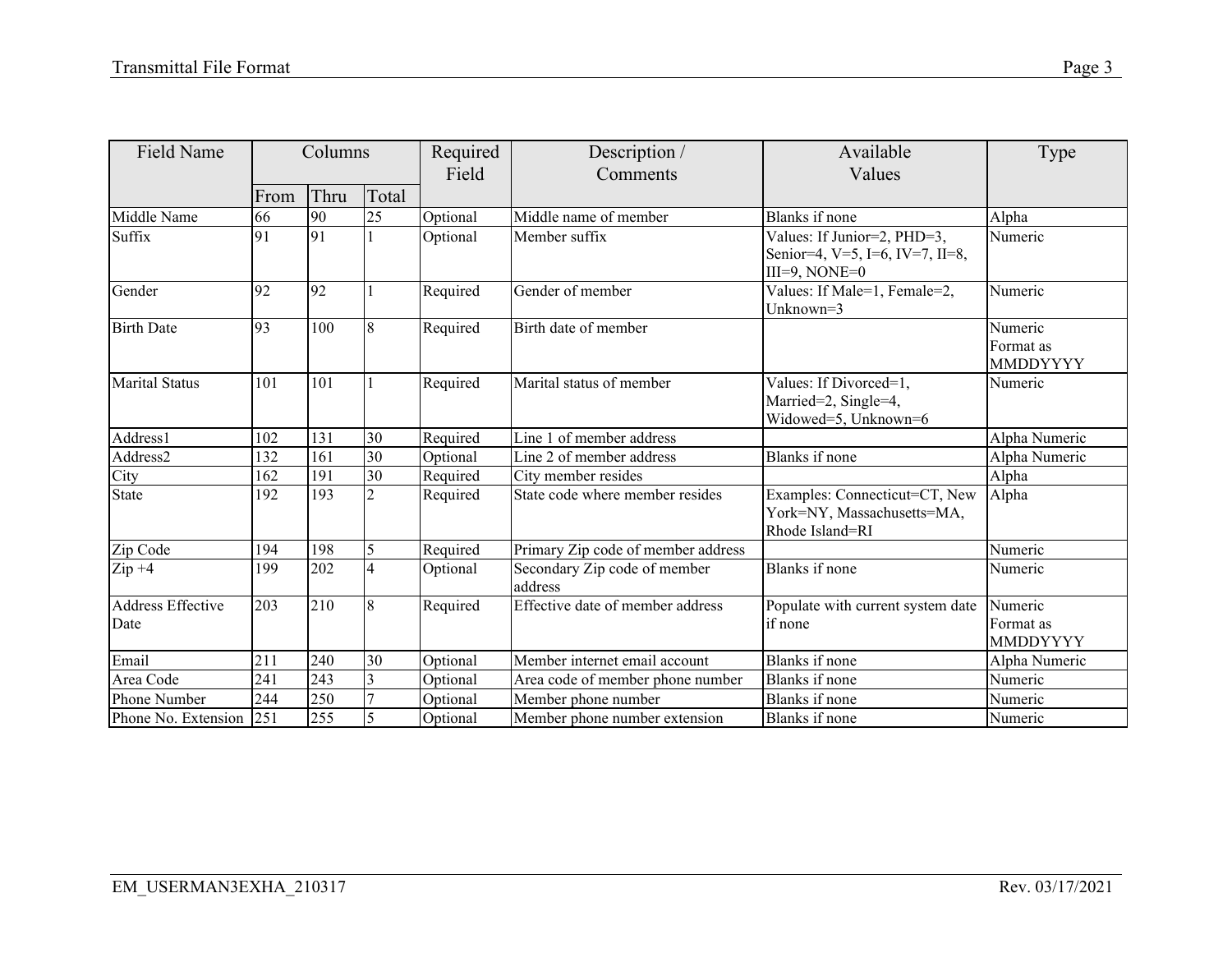| Field Name                  |      | Columns |       | Required<br>Field | Description /<br>Comments                                                                                                                                                                                                                                                                                                                                                                          | Available<br>Values                                                           | Type                          |
|-----------------------------|------|---------|-------|-------------------|----------------------------------------------------------------------------------------------------------------------------------------------------------------------------------------------------------------------------------------------------------------------------------------------------------------------------------------------------------------------------------------------------|-------------------------------------------------------------------------------|-------------------------------|
|                             | From | Thru    | Total |                   |                                                                                                                                                                                                                                                                                                                                                                                                    |                                                                               |                               |
| Pensionable<br>Compensation | 256  | 266     | 11    | Required          | Member pensionable compensation for Must be $> 0$<br>reporting period; i.e., compensation<br>that is subject to mandatory<br>contributions during the reporting<br>period, excluding any other<br>compensation that the member may<br>receive that is exempt for purposes of<br>the retirement system. Monthly<br>pensionable compensation is annual<br>pensionable compensation divided by<br>10. | Must be less than or equal to<br>earnable compensation                        | Numeric<br>2 decimals implied |
| Earnable<br>Compensation    | 267  | 277     | 11    | Required          | Member earnable compensation for<br>reporting period; i.e., the maximum<br>compensation that the member could<br>earn on a full-time basis that would be<br>subject to mandatory contributions.<br>Monthly earnable compensation is<br>annual earnable compensation divided<br>by 10.                                                                                                              | Must be $> 0$<br>Must be greater than or equal to<br>pensionable compensation | Numeric<br>2 decimals implied |
| FTE%                        | 278  | 282     | 5     | Required          | Member FTE for reporting period                                                                                                                                                                                                                                                                                                                                                                    | Must be $> 0$<br>Should equal pensionable /<br>earnable                       | Numeric<br>2 decimals implied |
| Regular                     | 283  | 293     | 11    | Required          | Pre-tax regular contributions. The<br>current rate can be found in the Active<br>Teachers' Handbook online.                                                                                                                                                                                                                                                                                        | Must be $> 0$                                                                 | Numeric<br>2 decimals implied |
| Health                      | 294  | 304     | 11    | Required          | Pre-tax health contributions.<br>The current rate can be found in the<br>Active Teachers' Handbook online.                                                                                                                                                                                                                                                                                         | Must be $> 0$                                                                 | Numeric<br>2 decimals implied |
| Voluntary                   | 305  | 315     | 11    | Optional          | Voluntary after-tax contributions.                                                                                                                                                                                                                                                                                                                                                                 | Must be $>= 0$                                                                | Numeric<br>2 decimals implied |
| Contracts                   | 316  | 326     | 11    | Optional          | Installment after-tax deductions                                                                                                                                                                                                                                                                                                                                                                   | Must be $\geq 0$                                                              | Numeric<br>2 decimals implied |